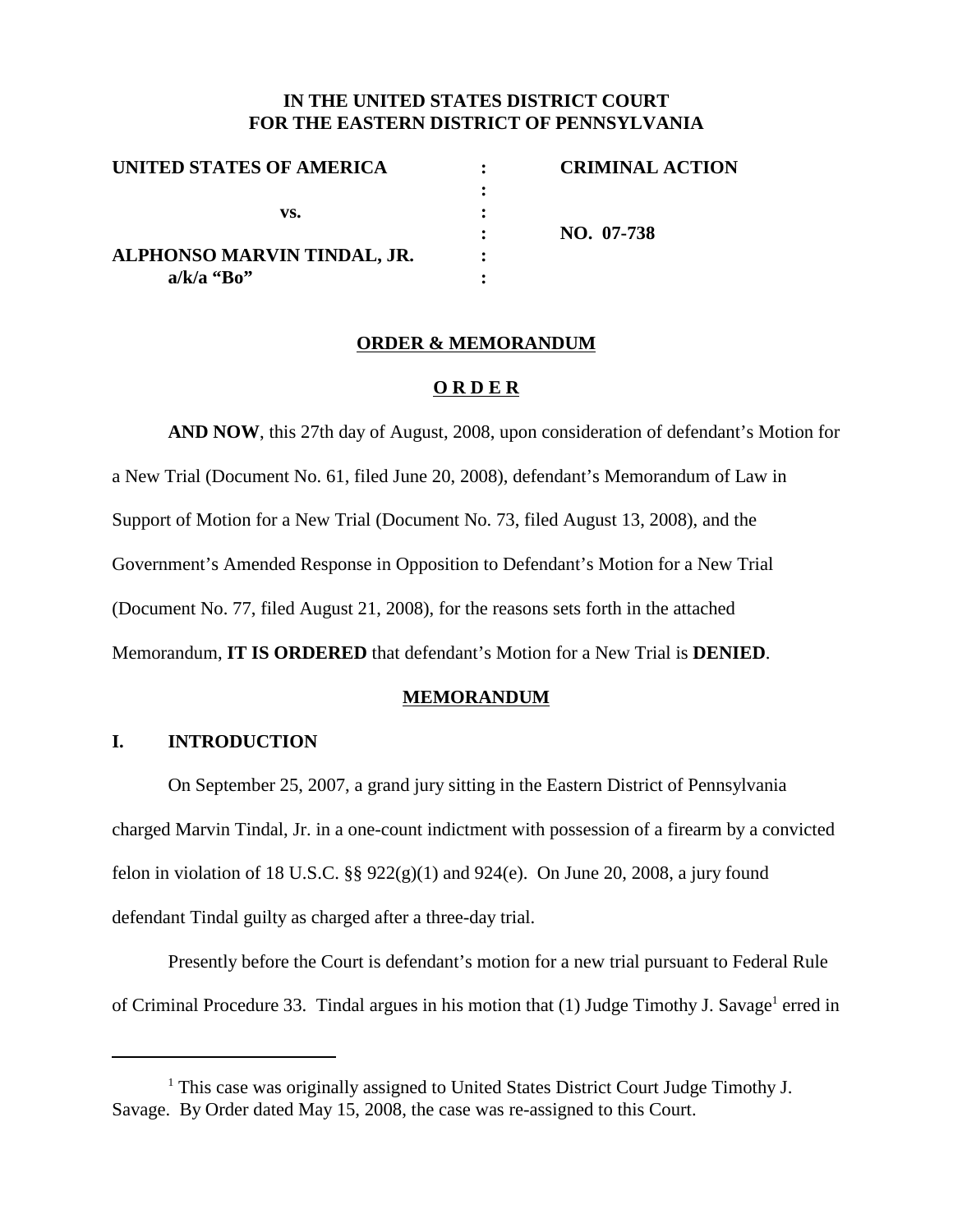denying defendant's motion to suppress physical evidence; and (2) this Court erred in failing to dismiss the jury panel because of an allegedly improper statement by a prospective juror. For the reasons set forth below, the Court denies defendant's motion for a new trial.

# **II. BACKGROUND**

July selection in Tindal's trial began on July 18, 2007. During voir dire, the Court asked

prospective jurors the following question:

THE COURT: . . . [H]ave any of you ever served as a juror in a case involving unlawful possession of a firearm, or any other case involving firearms? Prior jury service in a case involving unlawful possession of a firearm or any other case involving firearms?

(Trial Tr. 25, June 18, 2008.) Anthony Gray, prospective Juror Number 52, raised his hand in

response to this question. When the Court called on Mr. Gray to answer the question, he stated

the following:

JUROR NO. 52: I apologize. I misheard the first part of the question. I have been involved in gun cases several times. I'm a police officer. I was injured by a felon with a gun and that's the reason why I'm a former police officer now.

(Id. at 27.) After Mr. Gray made this statement, defendant moved to dismiss the jury panel.

Defendant argued that Mr. Gray's statement was prejudicial because the case involved a felon in

possession charge and Mr. Gray referred to himself as a former police officer because of a felon.<sup>2</sup>

The Court denied defendant's motion, but stated that it would consider giving a curative

instruction. The Court also immediately cautioned jurors to answer the question that was asked,

and to ask the Court to repeat a question if necessary.

 $2$  Defendant argued at the time he made his motion that Mr. Gray stated he was shot by a "convicted felon." (Trial Tr. 29-30, June 18, 2008.) However, the record reflects that Mr. Gray referred only to a felon, and did not use the word "convicted." (Id. at 27.)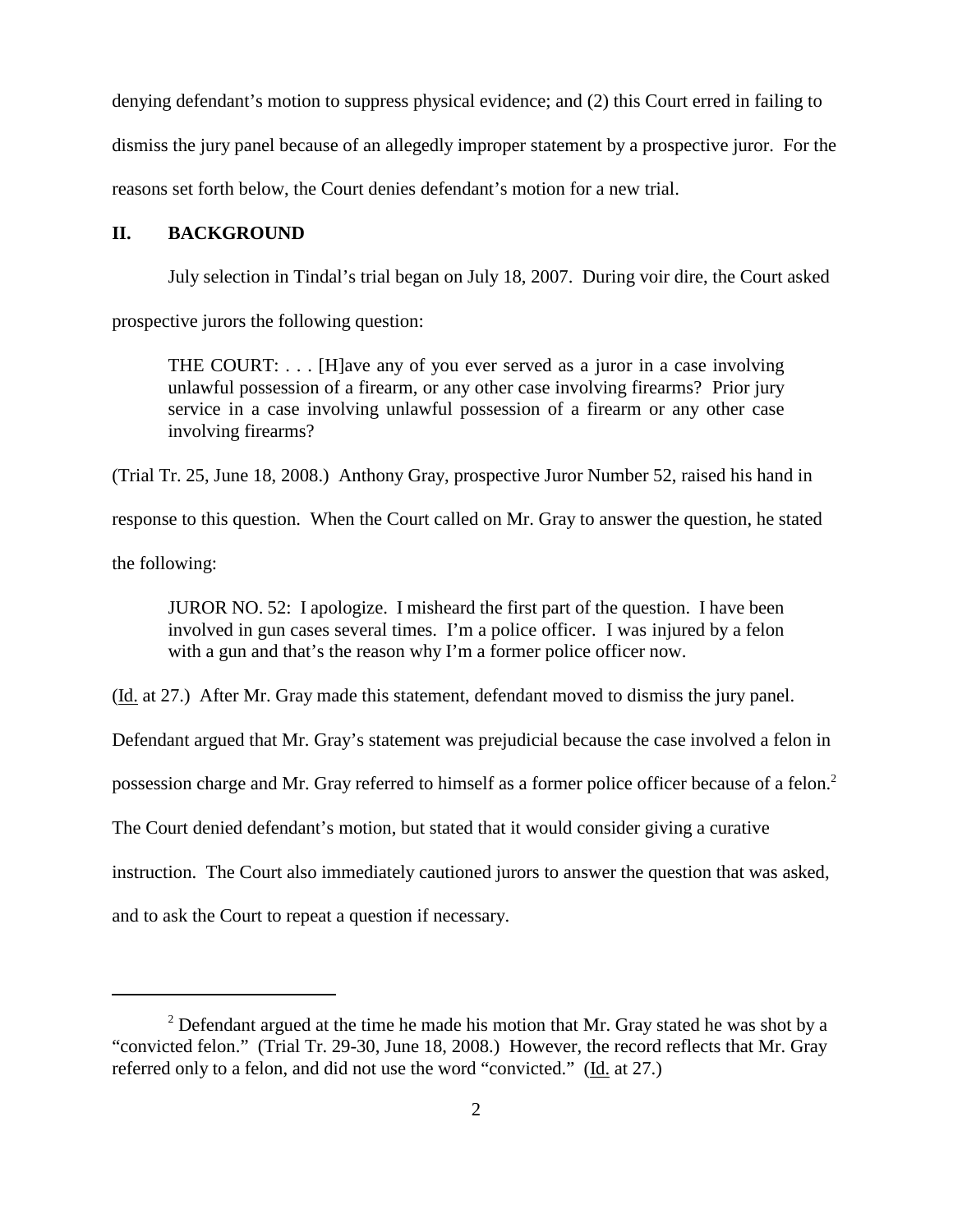After completing its questioning of the panel, and before calling individual jurors to side bar, the Court asked counsel whether they had any additional questions. At that time, defense counsel reiterated his position that the jury panel should be dismissed. The Court again declined to dismiss the panel, but offered to give a curative instruction if requested. Defense counsel agreed that such an instruction would be better than nothing. Thereafter, the Court gave the jury the following curative instruction:

THE COURT: At the beginning of this voir dire examination, one of the prospective jurors made reference to the use of a weapon and an injury resulting from the use of a weapon. That has absolutely nothing whatsoever to do with this case. Nothing at all. The statement was made, I'm certain it was inadvertent, but it was made, and now my question for you: Are there any of you who heard that statement, and who would not be able to put that statement out of their minds, if they are selected to serve as a juror in this case?

(Id. at 81.) No juror raised his or her hand in response to the question.

At trial, the Government introduced substantial evidence that Tindal possessed a gun after having been convicted of a crime punishable by imprisonment for more than one year. On June 20, 2008, the jury found Tindal guilty of possession of a weapon by a convicted felon. That same day, defendant filed the instant motion for a new trial. Defendant filed a memorandum of law in support of his motion on August 13, 2008.

## **III. STANDARD OF REVIEW**

Under Rule 33 of the Federal Rules of Criminal Procedure, the Court may grant a defendant's motion for a new trial if required in the interest of justice.<sup>3</sup> "Whether to grant a Rule 33 motion lies within the district court's sound discretion." United States v. Polidoro, 1998 WL

 $3$  Federal Rule of Criminal Procedure 33(a) provides, in relevant part: "Upon the defendant's motion, the court may vacate any judgment and grant a new trial if the interest of justice so requires."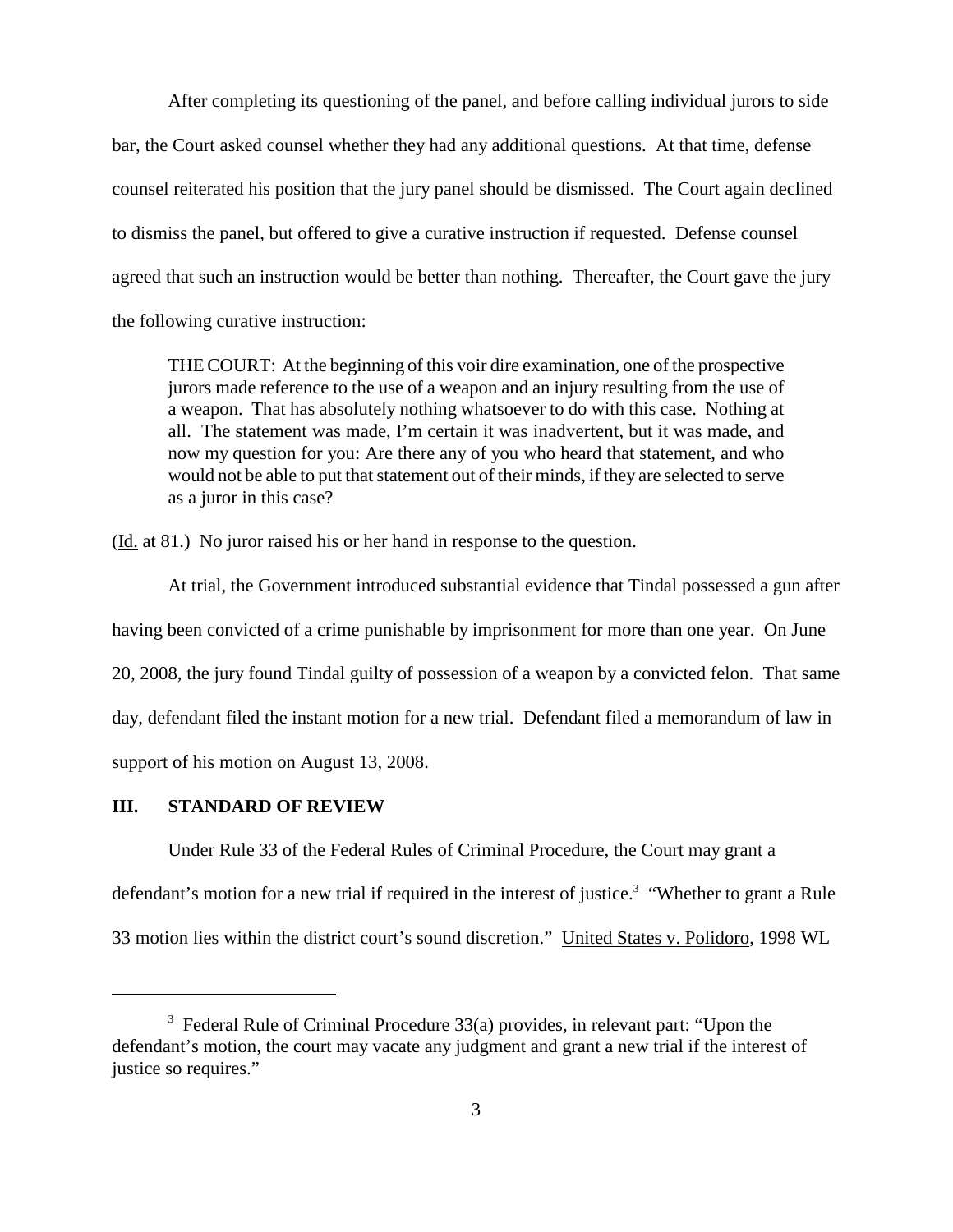634921, \*4 (E.D. Pa. Sept. 16, 1998) (citing United States v. Mastro, 570 F. Supp. 1388, 1390 (E.D. Pa. 1983)). In exercising its discretion, the court may grant a motion for a new trial on one of two grounds. First, the court may grant the motion "if, after weighing the evidence, it determines that there has been a miscarriage of justice." United States v. Terlingo, 2001 WL 474407, \*1 (E.D. Pa. April 30, 2001) (quotation omitted). Second, the court "must grant a new trial if trial error had a substantial influence on the verdict." Gov't of the Virgin Islands v. Commissiong, 706 F. Supp. 1172, 1184 (D.V.I. 1989); see also Gov't of the Virgin Islands v. Bedford, 671 F.2d 758, 762 (3d Cir. 1982) ("The reviewing court must decide whether the error itself had substantial influence on the minds of the jury." (parentheses and quotation omitted)).

### **IV. DISCUSSION**

## **A. Allegedly Prejudicial Statement by Prospective Juror**

The Sixth Amendment "right to jury trial guarantees to the criminally accused a fair trial by a panel of impartial, 'indifferent' jurors." Irvin v. Dowd, 366 U.S. 717, 722 (1961). The Supreme Court has held that "[d]ue process means a jury capable and willing to decide the case solely on the evidence before it . . . ." Smith v. Phillips, 455 U.S. 209, 217 (1982). However, the Court has recognized that "it is virtually impossible to shield jurors from every contact or influence that might theoretically affect their vote." Id. Thus, the trial judge enjoys "wide discretion in using voir dire to determine the presence or absence of prejudice." Gov't of Virgin Islands v. Dowling, 814 F.2d 134, 137 (3d Cir. 1987).

Defendant argues that the Court erred in denying his motion to dismiss the jury panel because of the allegedly prejudicial statement made by prospective juror Gray. Defendant contends that Mr. Gray's statement tainted the jury pool and biased the jury that ultimately

4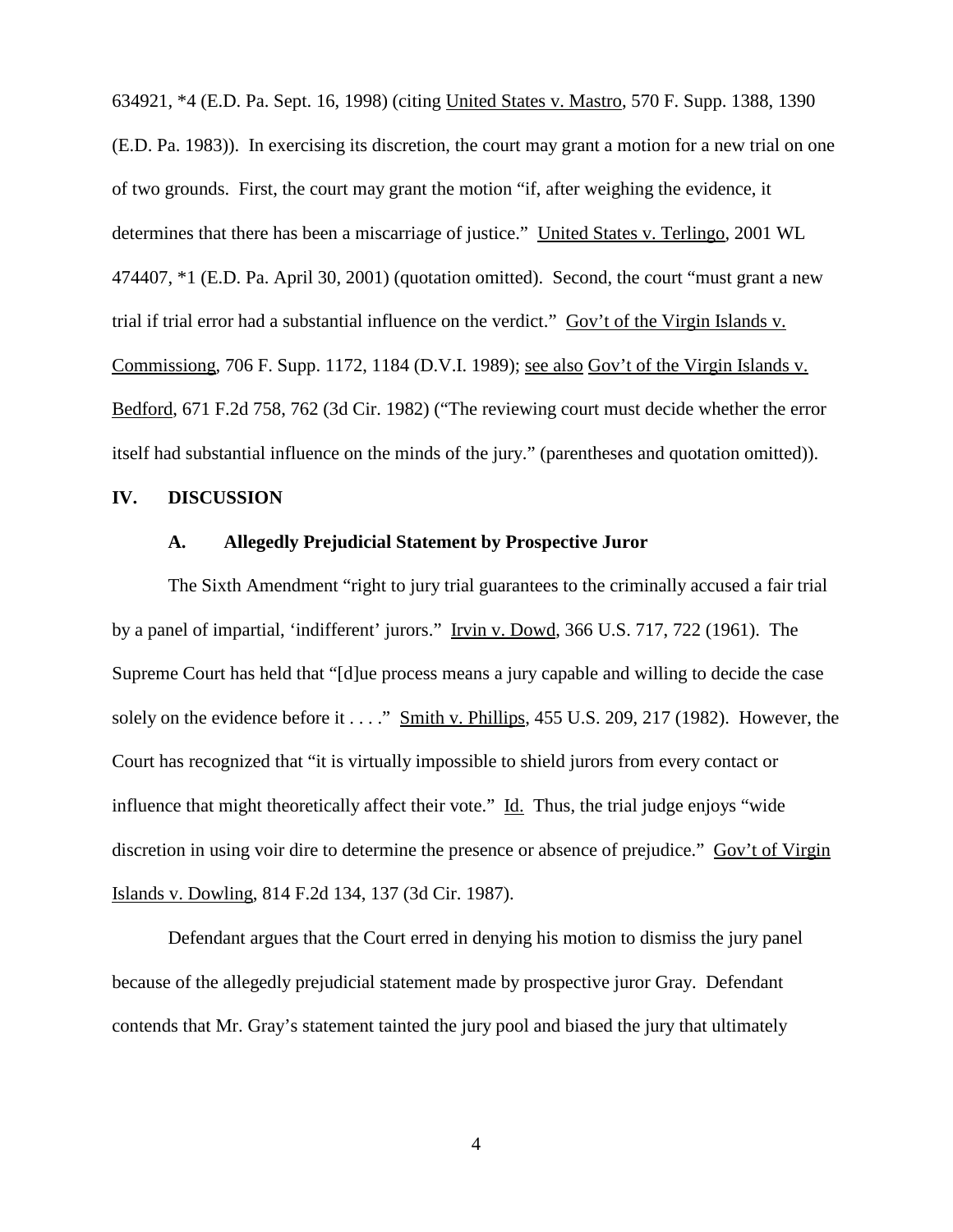decided his case.<sup>4</sup> In support of his position, defendant relies on Mach v. Stewart, 137 F.3d 630 (9th Cir. 1997), a Ninth Circuit Court of Appeals habeas corpus case involving a sexual assault conviction. The Mach court described the key facts in that case as follows:

The first prospective juror to be questioned during voir dire was Ms. Bodkin, a social worker with the State of Arizona Child Protective Services. Bodkin stated that she would have a difficult time being impartial given her line of work, and that sexual assault had been confirmed in every case in which one of her clients reported such an assault. The court continued to question Bodkin on this subject before the entire venire panel. The judge's questions elicited at least three more statements from Bodkin that she had never, in three years in her position, become aware of a case in which a child had lied about being sexually assaulted.

Id. at 632. The trial judge later struck Ms. Bodkin for cause, but did not ask jurors whether her statements had an impact on their impartiality.

The Ninth Circuit granted Mach habeas corpus relief after concluding that "[t]here [could] be no doubt that Bodkin's statements had to have a tremendous impact on the jury's verdict" because the case came down to a credibility determination as between the defendant and the testifying child victim, which was tainted by Ms. Bodkin's expertise and repeated statements. Id. at 634. The Mach court stated that "[a]t a minimum, when Mach moved for a mistrial, the court should have conducted further voir dire to determine whether the panel had in fact been infected by Bodkin's expert-like statements." Id. at 633.

Other circuit courts have distinguished Mach in cases involving allegedly prejudicial comments by potential jurors. In United States v. Guzman, 450 F.3d 627 (6th Cir. 2006), the Sixth Circuit upheld a conviction where the defendant had objected repeatedly to the questioning of potential jurors about the results of criminal trials for which they had served as jurors. The defendant argued that responses from jurors indicating that fourteen of fifteen previous trials had

<sup>&</sup>lt;sup>4</sup> Mr. Gray was not on the jury that was selected to hear the case.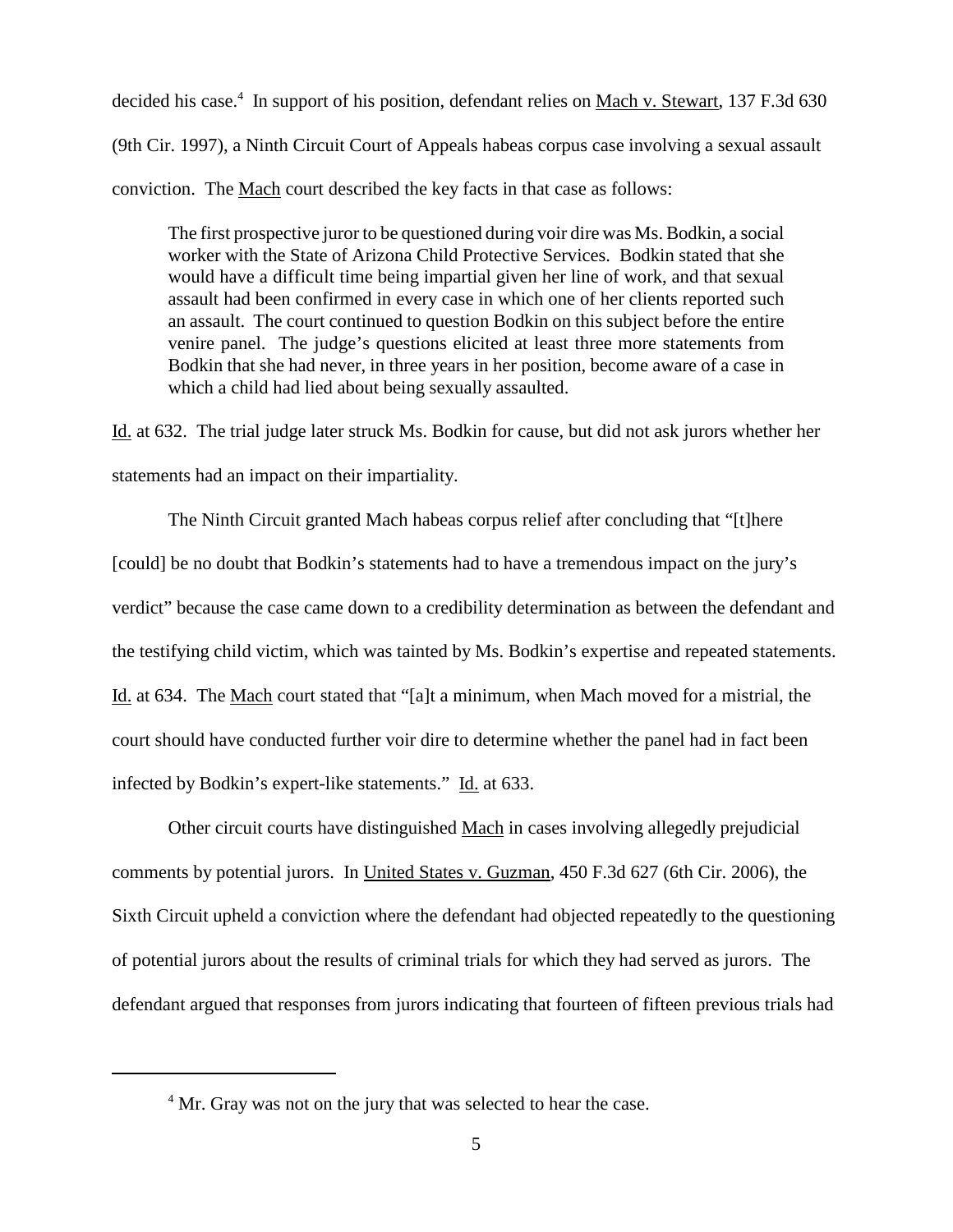resulted in convictions prejudiced his case by implying that most defendants are guilty. In rejecting this argument, the Sixth Circuit stated:

Critical to the ruling in Mach was the "expert-like" nature of the statements and the fact that the potential juror-"expert" vouched for the credibility of the prosecution's key witness. The statements were "highly inflammatory and directly connected to [the defendant]'s guilt." None of these factors is present in Guzman's case.

Id. at 631-32 (citations omitted). The Guzman court also noted that the trial judge had polled jurors about their ability to be fair and impartial in deciding the case and that they had "affirmed an ability to remain fair." Id. at 632.

In United States v. Lussier, 423 F.3d 838 (8th Cir. 2005), cert. denied, 546 U.S. 1130 (2006), the Eighth Circuit declined to apply Mach in a case in which a potential juror referred to the defendant's only witness as "a neighborhood nuisance." The Lussier court noted that the statement had no bearing on the guilt of the defendant himself, nor was it "expert-like" or "highly inflammatory." Id. at 842. The court also noted that the district court "instructed the jury that anything said during jury selection was not evidence in the case." Id.

Contrary to defendant's position, the instant case is distinguishable from Mach for several reasons. First, the prospective juror, Mr. Gray, expressed no opinion on any matter related to defendant's trial. Unlike Mach, he did not speak to the credibility of trial witnesses or the percentage of similar cases in which accusations were later confirmed. Thus, unlike Mach, Mr. Gray's statement was not "directly connected to [Tindal's] guilt." Id. at 634.

Second, Mr. Gray did not repeat his statement three times like the prospective juror in Mach, limiting the likely impact of the comment on jurors.

Third, the Court took ameliorative action in response to Mr. Gray's comment by giving a cautionary instruction and questioning jurors about potential bias. The Court first instructed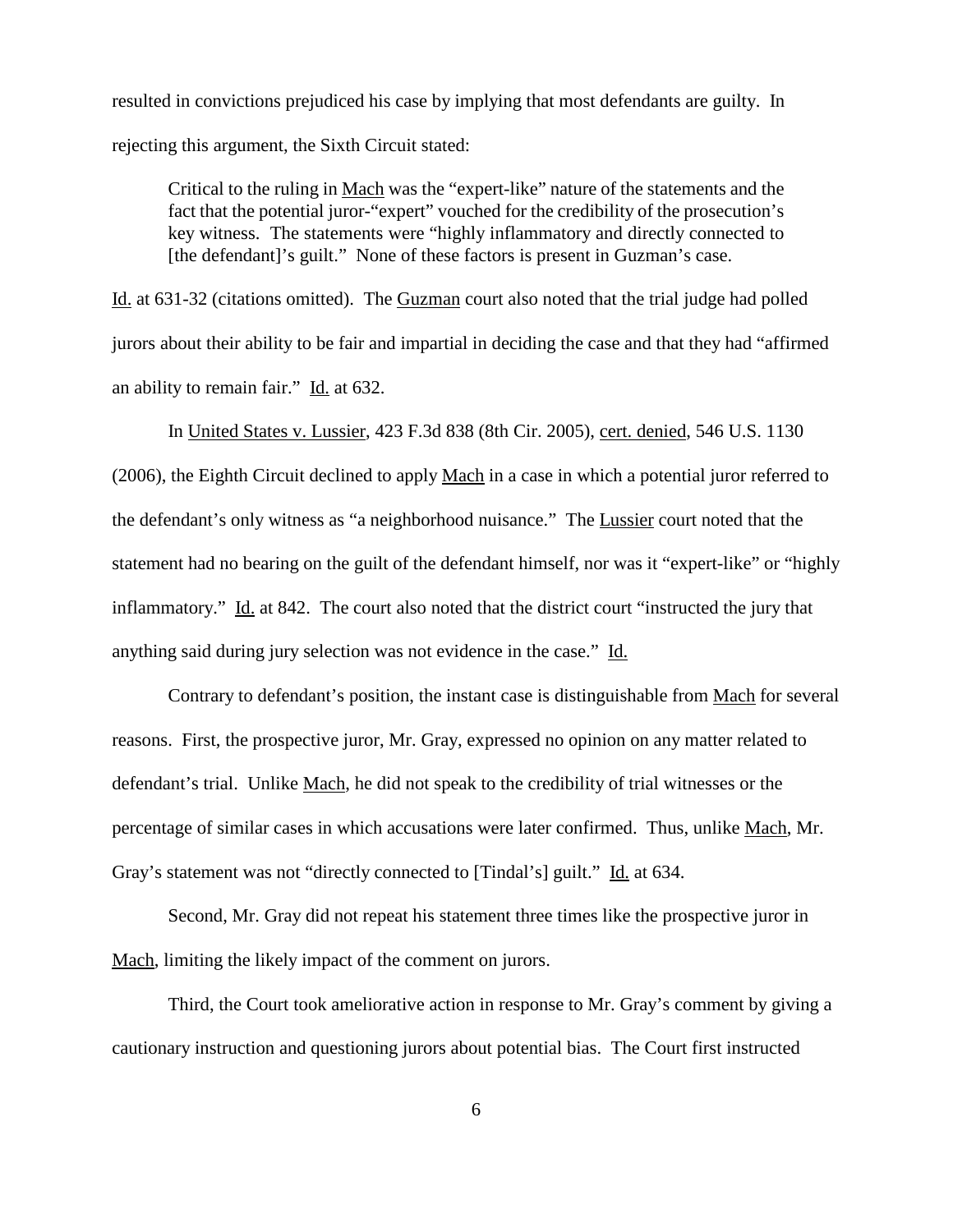jurors that Mr. Gray's experience had "absolutely nothing whatsoever to do with this case. Nothing at all." (Trial Tr. 81, June 18, 2008.) The Court then asked prospective jurors: "Are there any of you who heard that statement, and who would not be able to put that statement out of their minds, if they are selected to serve as a juror in this case?" (Id.) No juror raised his or her hand in response to the Court's question. Thus, unlike in Mach, there is evidence in this case that the statement did not bias the jury.

The Court concludes that the facts of this case are distinguishable from those in Mach, and closer to those in Guzman and Lussier. In this case, there is no evidence in support of defendant's argument that Mr. Gray's comment resulted in a biased jury. Thus, the Court rejects defendant's argument that it erred in denying his motion to dismiss the jury panel.

## **B. Alleged Error in Denying Defendant's Motion to Suppress**

On February 20, 2008, defendant filed a Motion to Suppress Evidence for Lack of Probable Cause or Reasonable Suspicion seeking suppression of the gun found on his person on September 25, 2007. On April 16, 2008, defendant filed a Supplemental Motion to Suppress Evidence setting forth additional arguments in support of his suppression motion. Judge Savage held a suppression hearing on May 7 and May 8, 2008. By Order dated May 8, 2008, Judge Savage denied defendant's motion. Thereafter, on May 14, 2008, Judge Savage issued an Order containing Findings of Fact and Conclusions of Law in support of his ruling of May 8, 2008.

Defendant argues that he is entitled to a new trial because Judge Savage erred in finding that the police had probable cause to stop the vehicle in which he was a passenger. Specifically, defendant asserts that Judge Savage erred in crediting the testimony of Philadelphia Police Officer Timothy Wade who stated that he observed defendant lift his shirt and display the handle of a gun from fifteen yards away. Defendant contends that Officer Wade's testimony was not

7